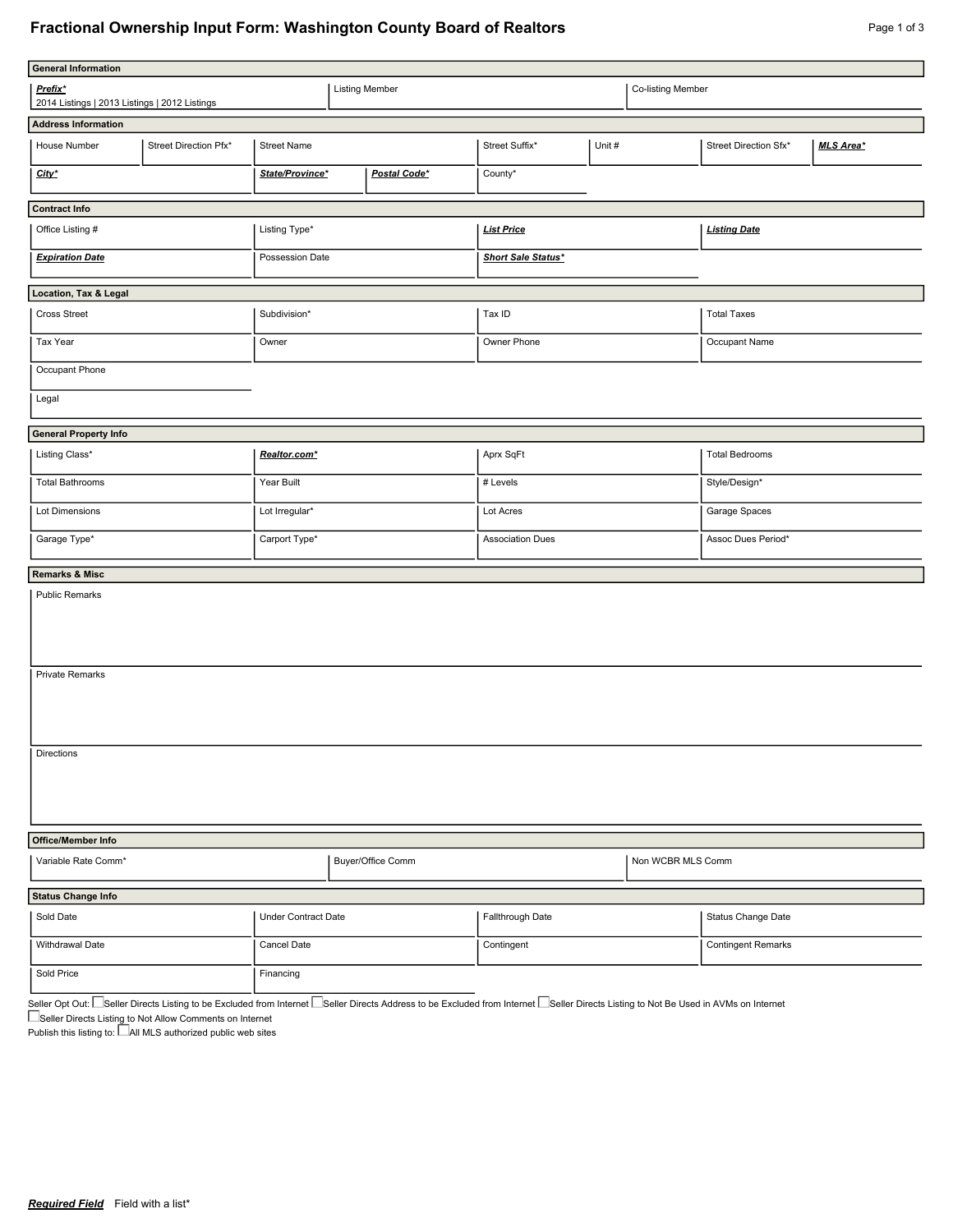## **Fractional Ownership Input Form: Washington County Board of Realtors** Page 2 of 3 Page 2 of 3

| <b>Includes</b>           |                        | <b>Air Conditioning</b>                           |                                      | <b>Showing Instructions</b>             |                                   |  |
|---------------------------|------------------------|---------------------------------------------------|--------------------------------------|-----------------------------------------|-----------------------------------|--|
| $\Box$ Cable              | $\Box$ Insurance       | AC / Heat Pump                                    | Central Air                          | Call Listing Agent                      | Call Listing Office               |  |
| Landscape Maint           | $\Box$ Maid Service    | Evap Cooler                                       | Window Cooler                        | Call Owner                              | Management Co.                    |  |
| $\Box$ Management         | Pool Maintenance       | $\Box$ Other A/C                                  |                                      |                                         |                                   |  |
| $\Box$ Taxes              | $\Box$ Utilities       | <b>Inclusions/Features</b>                        |                                      | Zoning                                  |                                   |  |
| See Remarks               |                        |                                                   |                                      | $\Box$ Agricultural                     | Business                          |  |
| <b>Miscellaneous</b>      |                        | Adult Community                                   | Alarm/Security Sys                   | $\Box$ Commercial                       | Horse Property                    |  |
|                           |                        | Apartment                                         | Atrium                               | Mixed Zoning                            | Mobile Home                       |  |
| $\Box$ Furnished          | Gated Project          | Awnings                                           | Bar, Dry                             | Multi-Family                            | $\Box$ PUD                        |  |
| Jacuzzi/Spa               | Pool - On Site         | Bar, Wet                                          | Barns                                | $\Box$ Recreation                       | $\Box$ Residential                |  |
| <b>Construction</b>       |                        | <b>Basement Entrance</b><br>Bay/Box Windows       | Bath, Sep Tub/Shwr<br>Ceiling Fan(s) | Special Purpose                         | See Remarks                       |  |
|                           |                        | Ceiling, Vaulted                                  | Central Vacuum                       | <b>Terms of Sale</b>                    |                                   |  |
| Built & Standing          | $\Box$ To Be Built     | Compactor                                         | Corrals                              |                                         |                                   |  |
| $\Box$ Under Construction |                        | Curbs & Gutters                                   | Deck, Covered                        | Assume w/o Release                      | Assume w/Release                  |  |
| <b>Foundation Type</b>    |                        | Deck. Uncovered                                   | Dishwasher                           | $\square$ Cash                          | Conventional                      |  |
|                           |                        | Disposal                                          | Dog Run                              | $\Box$ Exchange                         | $\sqcup$ fha                      |  |
| $\square$ Pier            | $\Box$ Post Tension    | Dryer                                             | Elevator                             | Lease Option<br>$\Box$ Seller Financing | Refinance<br>Seller Subordination |  |
| $\Box$ Slab on Grade      | $\Box$ Stem Wall       | Fenced, Full                                      | Fenced, Partial                      | Submit Any Offer                        | I Trust Deed                      |  |
| <b>Exterior</b>           |                        | Fireplace, Gas                                    | Fireplace, Insert                    | Trust Deed, Inclsive                    | $\square$ va                      |  |
|                           |                        | Fireplace, Masonry                                | <b>Floor Coverings</b>               |                                         |                                   |  |
| Adobe                     | Alum Siding            | Floor, Wood                                       | Freezer                              |                                         |                                   |  |
| $\Box$ Brick              | $\Box$ Cedar           | Garage Door Opener                                | Garden Tub                           |                                         |                                   |  |
| $\Box$ Rock               | $\Box$ Stucco          | Gazebo                                            | Greenhouse                           |                                         |                                   |  |
| Vinyl Siding              | $\square$ Wood         | Handicap Features                                 | Home Theater                         |                                         |                                   |  |
| Roof                      |                        | Home Warranty<br>$\overline{\phantom{a}}$ Hot Tub | Horse Privileges<br>Humidifier       |                                         |                                   |  |
|                           |                        | Jennair Type Range                                | Jetted Tub                           |                                         |                                   |  |
| $\Box$ Aluminum           | $\Box$ Asbestos        | Landscaped, Full                                  | Landscaped, Partial                  |                                         |                                   |  |
| $\Box$ Asphalt            | $\Box$ Flat. EDPM      | $\overline{\phantom{a}}$ Loft                     | Microwave                            |                                         |                                   |  |
| $\Box$ Metal              | $\Box$ Shakes          | Mother-in-Law Apt                                 | On Golf Course                       |                                         |                                   |  |
| $\Box$ Slate              | $\Box$ Tar/Gravel      | Outdoor Lighting                                  | Oven/Range, Built-in                 |                                         |                                   |  |
| $\Box$ Tile               | $\Box$ Wood            | Oven/Range, Freestnd                              | Patio, Covered                       |                                         |                                   |  |
| See Remarks               |                        | Patio, Uncovered                                  | <b>Plant Shelves</b>                 |                                         |                                   |  |
| <b>Utilities</b>          |                        | Pool, Above Ground                                | Pool, In-Ground                      |                                         |                                   |  |
|                           |                        | Range Hood                                        | Refrigerator                         |                                         |                                   |  |
| $\Box$ Culinary, City     | $\Box$ Culinary, Other | REO/Bank Owned                                    | RV Garage                            |                                         |                                   |  |
| $\Box$ Culinary, Well     | $\Box$ Electricity     | RV Parking                                        | Satellite Dish                       |                                         |                                   |  |
| $\Box$ Natural Gas        | $\Box$ Propane         | Sauna                                             | Secluded Yard                        |                                         |                                   |  |
| $\Box$ Sewer              | Well Permit            | Sidewalk                                          | Skylight                             |                                         |                                   |  |
| <b>Heating</b>            |                        | Smart Wiring                                      | Sprinkler, Auto                      |                                         |                                   |  |
|                           |                        | Sprinkler, Full<br>Storage Shed(s)                | Sprinkler, Part<br>Storm Doors       |                                         |                                   |  |
| $\Box$ Baseboard          | $\Box$ Electric        | Storm Windows                                     | <b>Tennis Courts</b>                 |                                         |                                   |  |
| $\Box$ Gas FA             | $\Box$ Heat Pump       | TV Antennas                                       | $\overline{\phantom{a}}$ View        |                                         |                                   |  |
| $\Box$ Hot Water          | $\Box$ Oil             | Walk-in Closet(s)                                 | Washer                               |                                         |                                   |  |
| $\Box$ Propane            | $\Box$ Solar           | $\perp$ Water Softner. Owned                      | Water Softner, Rnted                 |                                         |                                   |  |
| Space Heater              | Wood Heat              | Water, Ryrse Osmosis                              | <b>Window Coverings</b>              |                                         |                                   |  |
| $\Box$ No Heating         |                        | $\perp$ Window. Double Pane                       | Window, Triple Pane                  |                                         |                                   |  |
|                           |                        | $\Box$ Wired for Cable                            | Wood Burning Stove                   |                                         |                                   |  |
|                           |                        | Workshop                                          | See Remarks                          |                                         |                                   |  |
| <b>Room Information</b>   |                        |                                                   |                                      |                                         |                                   |  |

| Room Namet | <b>Room Level</b> | No. of Rooms | <b>SqFt</b> | <b>Room Remarks</b>                                                                                                                                      |
|------------|-------------------|--------------|-------------|----------------------------------------------------------------------------------------------------------------------------------------------------------|
|            |                   |              |             |                                                                                                                                                          |
|            |                   |              |             |                                                                                                                                                          |
|            |                   |              |             |                                                                                                                                                          |
|            |                   |              |             |                                                                                                                                                          |
|            |                   |              |             |                                                                                                                                                          |
|            |                   |              |             |                                                                                                                                                          |
|            |                   |              |             |                                                                                                                                                          |
|            |                   |              |             |                                                                                                                                                          |
|            |                   |              |             |                                                                                                                                                          |
|            |                   |              |             |                                                                                                                                                          |
|            |                   |              |             |                                                                                                                                                          |
|            |                   |              |             |                                                                                                                                                          |
| Room       |                   |              |             | HRoom Name: Bedroom   Baths   3/4 Baths   1/2 Bath   Kitchen   Dining Room   Office/Den   Living Room   Family Room   Laundry Room   Fireplace   Storage |